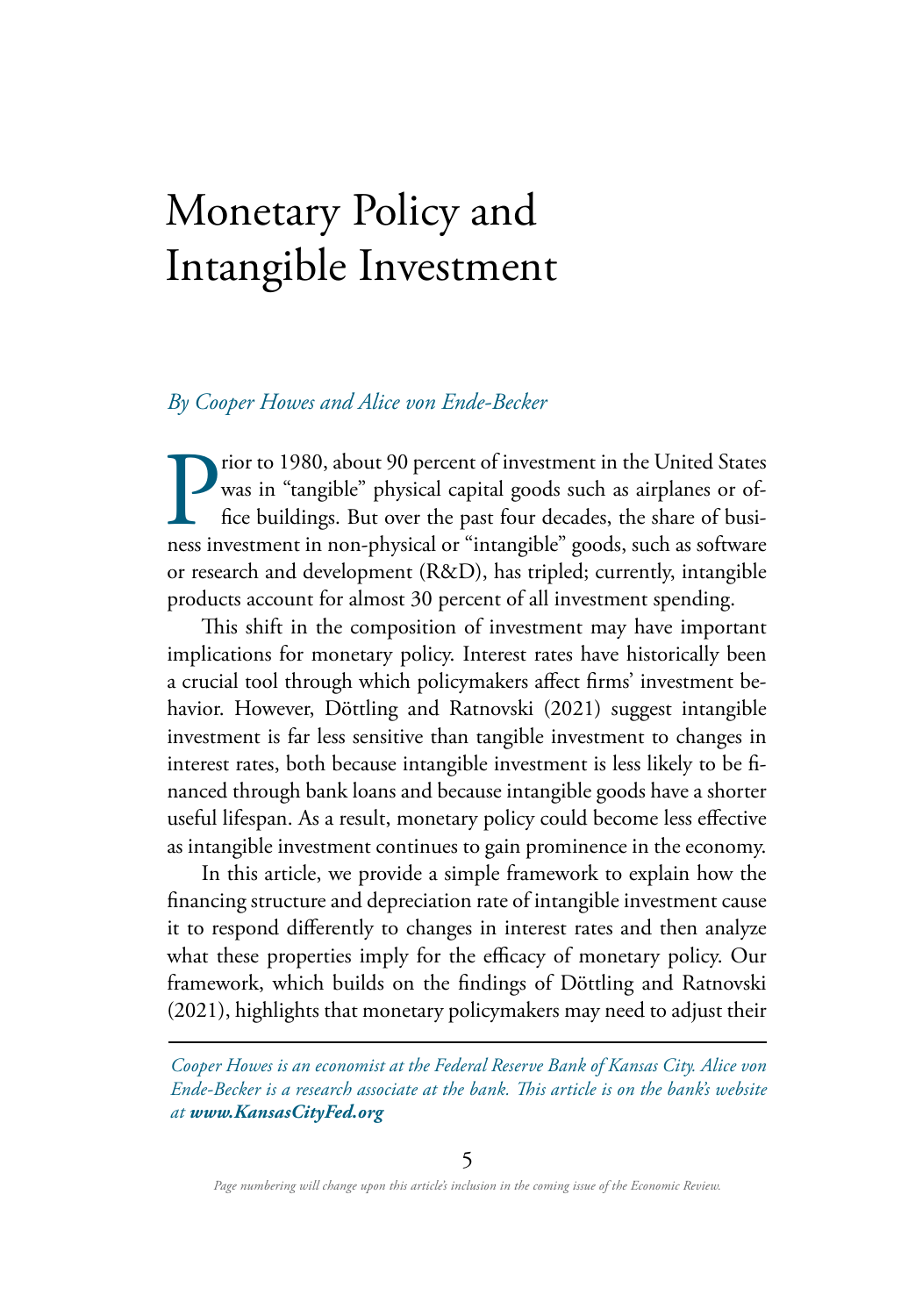approach to managing the economy as the share of intangible investment continues to grow.

Section I documents the rise in intangible investment. Section II highlights research that suggests that the rise in intangible investment has made the economy less responsive to monetary policy. Section III establishes a simple framework for understanding how an asset's financing structure and longevity affect its sensitivity to changes in interest rates.

#### **I. The Rise of Intangible Investment**

Several different types of investment factor into calculations of GDP. In this paper, we focus on productivity-enhancing business expenditures, such as a mixer for a bakery, sales software for a retailer, or a warehouse for a delivery company. This type of expenditure is classified by the U.S. Bureau of Economic Analysis (BEA) as nonresidential fixed investment. As shown in Figure 1, nonresidential fixed investment accounts for roughly three-quarters of all fixed investment, with housing (residential investment) accounting for the remaining share.<sup>[1](#page-11-0)</sup>

The inclusion of intangible intellectual property products such as software in these calculations is a relatively recent development. Until the late 1990s, the BEA limited its definition of nonresidential fixed investment to two categories: equipment and structures. In 1999, recognizing that technological developments had increased the importance of intangible investment, the BEA created a third category of nonresidential fixed investment—intellectual property products—and released retroactive estimates for these products as far back as 1929.

 This category includes software, R&D, and entertainment, literary, and artistic works. Throughout this article, we follow the BEA and use these three groups as our definition of intangible investment.<sup>2</sup> As Chart 1 shows, the share of investment coming from these intangible products has increased steadily over the past four decades, from about 10 percent in 1980 to almost 30 percent in 2020.

The rising investment share in part reflects the rapid growth of the information technology and professional service sectors, which tend to rely more on intellectual property products. The share of investment in the professional and information services sectors rose by almost 8 percentage points from 1980 to 2020, with similar increases in the shares of employment (5 percentage points) and GDP (9 percentage points)

<span id="page-1-0"></span>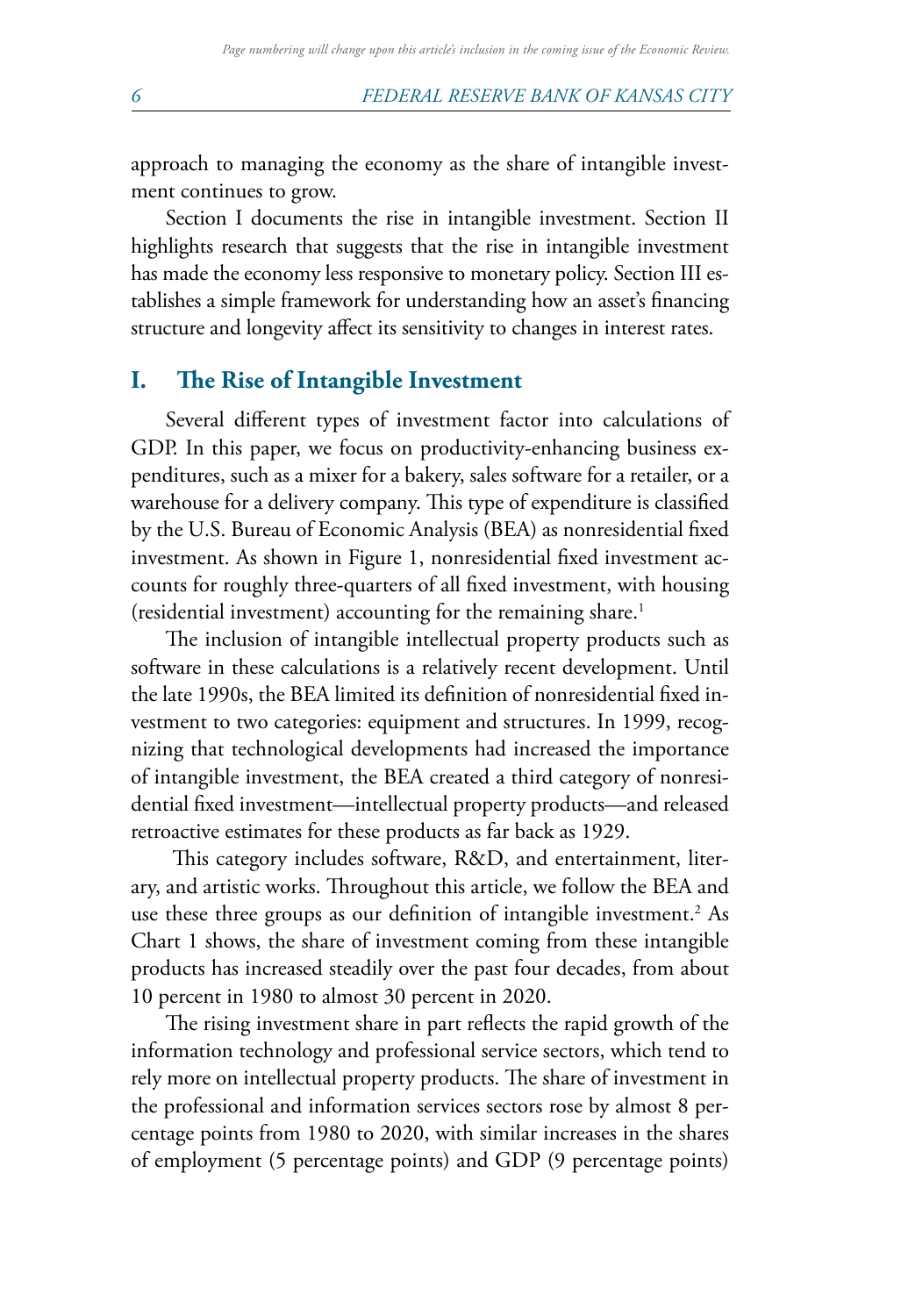## *Figure 1* Breakdown of \$100 Fixed Investment in 2020



Source: BEA.

#### *Chart 1*





Note: Gray bars indicate National Bureau of Economic Research (NBER)-defined recessions. Sources: BEA and NBER.

coming from these sectors. For context, this increase in the investment share for intangible producers is larger than the 2020 investment shares for the agriculture, mining, and construction sectors combined.

However, much of the increase in intangible investment has also come from changes *within* industries over time. Table 1 shows the changes in intangible investment shares across sectors. Much of the growth over the past few decades has come from sectors that previously did not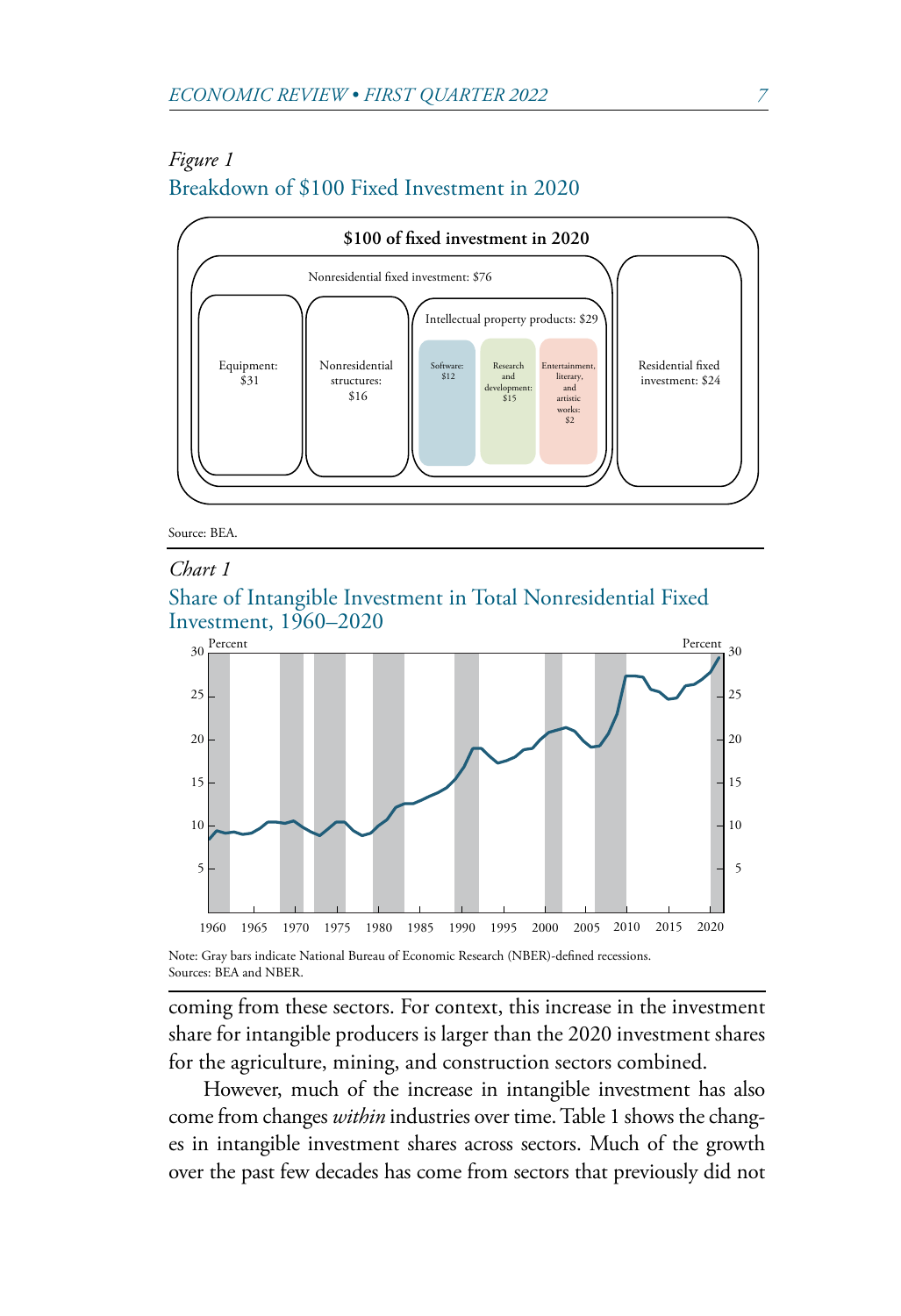|                                     | Intangible investment share (percent) |      |      |      |              |
|-------------------------------------|---------------------------------------|------|------|------|--------------|
| Sector                              | 1960                                  | 1980 | 2000 | 2020 | Total change |
| Mining                              | 0.0                                   | 0.9  | 8.5  | 8.8  | 8.8          |
| Construction                        | 0.0                                   | 0.0  | 7.2  | 11.9 | 11.9         |
| Manufacturing                       | 30.9                                  | 30.1 | 49.4 | 62.3 | 31.5         |
| Wholesale trade                     | 0.0                                   | 2.3  | 19.3 | 36.9 | 36.9         |
| Retail trade                        | 0.0                                   | 2.1  | 10.1 | 28.6 | 28.6         |
| Transportation                      | 0.0                                   | 0.8  | 8.2  | 8.8  | 8.8          |
| Information                         | 29.8                                  | 24.3 | 41.1 | 58.8 | 29.0         |
| Finance, insurance, and real estate | 0.0                                   | 10.5 | 22.5 | 48.9 | 48.9         |
| Professional and business services  | 25.0                                  | 45.8 | 58.4 | 68.6 | 43.6         |
| <b>Educational</b> services         | 0.0                                   | 10.7 | 14.8 | 36.9 | 36.9         |
| Health care                         | 0.0                                   | 4.1  | 9.0  | 14.0 | 14.0         |
| Total                               | 8.6                                   | 10.2 | 20.9 | 29.6 | 21.0         |

#### *Table 1*

### Changes in Shares of Intangible Investment across Sectors, 1960–2020

Source: BEA.

have sizable intangible investment shares. For example, industries such as wholesale trade and retail trade, which have historically used almost exclusively physical assets, now have more than one-third (36.9 percent) and one-quarter (28.6 percent) of their investment, respectively, in intangibles. In other words, while the greater role of intangible investment since 1980 has been driven in part by the rise of companies like Amazon and Google, much of the change has also come from retailers, manufacturers, schools, and hospitals modernizing their operations.

These changes have helped reduce volatility in economic activity. Chart 2, which plots the contribution of each category of investment to real GDP growth over time, shows that intangible investment (orange line) tends to provide a much more stable contribution to real GDP growth than equipment (green line) or structures (blue line). Even during the depths of the Great Recession, when equipment and structures combined to depress real GDP growth by two percentage points, intangible investment dampened GDP growth by only −0.02 percentage points.

Intangible investment in most sectors is likely to continue increasing in the future. Although reduced investment volatility may help smooth business cycles and contribute to a more stable economy, the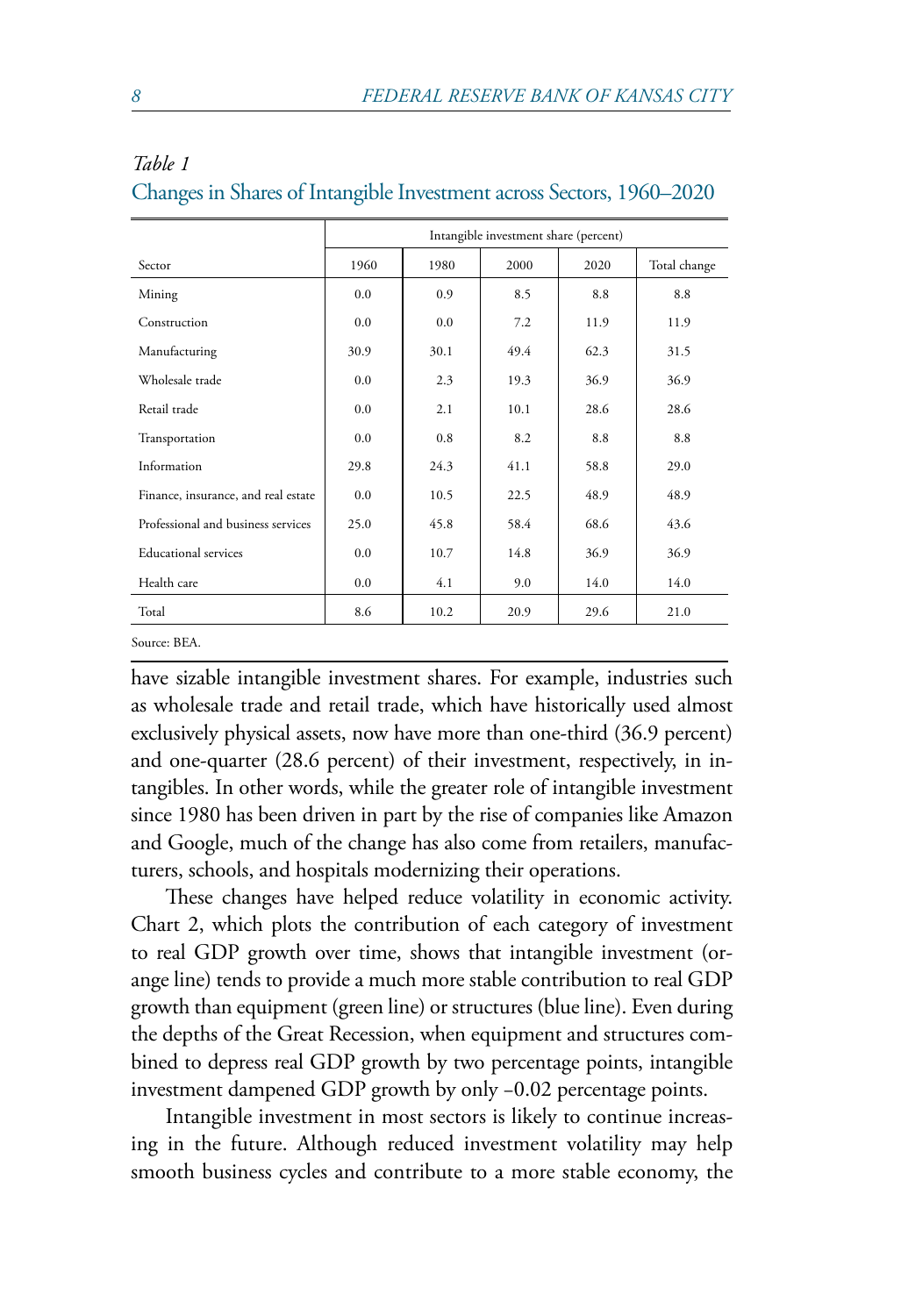<span id="page-4-0"></span>*Chart 2*



# Investment Contribution to Real GDP Growth, 1960–2020

increased stability from intangible investment may come with costs for monetary policymakers.

# **II. Understanding the Effects of Intangible Investment on Monetary Policy**

Traditionally, central banks have attempted to influence investment activity through changes in interest rates. As a result, changes in the characteristics of investment could alter the transmission of interest rate policy to economic activity. Given these concerns, many academic researchers have studied the rise of intangible investment and how it might affect monetary policy.

Research has consistently found that a greater share of intangible investment reduces monetary policymakers' influence on investment activity. Döttling and Ratnovski (2021) show that aggregate tangible investment declines by up to 3 percent in the three years following a contractionary monetary policy shock, while intangible investment declines just 1 percent in response to the same shock.<sup>3</sup> When they look at firm-level data, they find an even starker difference: tangible investment rates for the average firm fall by up to 6 percent in response to a contractionary monetary policy shock, while intangible investment rates decline by just 1 percent. As the share of intangible investment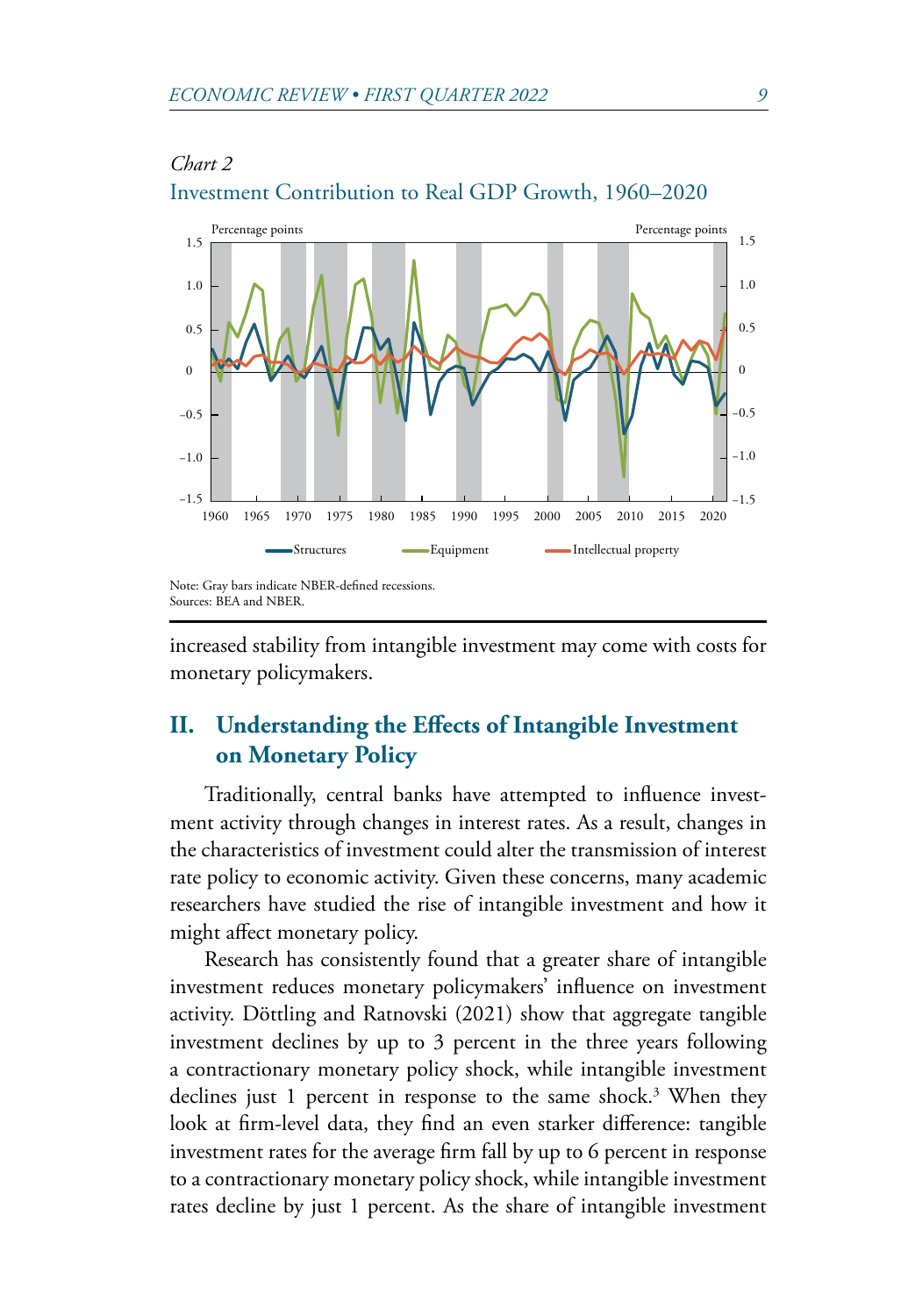<span id="page-5-0"></span>continues to grow, central banks may have greater difficulty stimulating economic activity during downturns or reining in inflationary pressures during expansions.

What makes intangible investment less responsive to monetary policy? To answer this question, we develop a simple framework to illustrate how investment responds to changes in interest rates. Although our approach is far simpler than the models used in academic papers, it highlights the same fundamental channels that drive the results documented by Döttling and Ratnovski (2021). In addition, our approach highlights the implications for central banks operating in a world with a large and growing share of intangible investment.

#### *A theory of investment*

Investment is unique relative to other types of expenditures because it can have effects on production long after the initial purchase is made. For example, a firm might decide to purchase a new office building if they expect business to pick up in the coming years even if their current sales are slow. In contrast, the decision to purchase office supplies such as pens or paper is much more likely to be based on short-term needs. This means that investment decisions must often take a much wider range of factors into account than other purchases.

Many of the considerations influencing investment decisions can be summarized by a single measure known as the *user cost of capital* (Jorgensen 1963; Hall and Jorgensen 1967). A profit-maximizing firm will choose to invest if the user cost of an investment good is less than or equal to the additional revenue it provides—the marginal product of capital. Holding all else equal, if the user cost of an investment good increases, it needs to have a higher marginal product of capital to break even, and thus investment will fall. If the user cost decreases, the threshold required for an investment project to be profitable will decrease, and investment will rise. In this sense, the user cost of capital can be thought of as the true "price" of investment for a firm.

In its simplest form, the user cost can be expressed as the sum of the firms' financing costs and the investment good's depreciation rate.<sup>[4](#page-11-0)</sup> Changes in either of these variables will affect firms' investment decisions. For example, higher financing costs act as an additional outlay that must be paid each period that the investment good is in use, making investment less appealing when financing is more expensive. Similarly, a slower depreciation rate means that a smaller share of the invest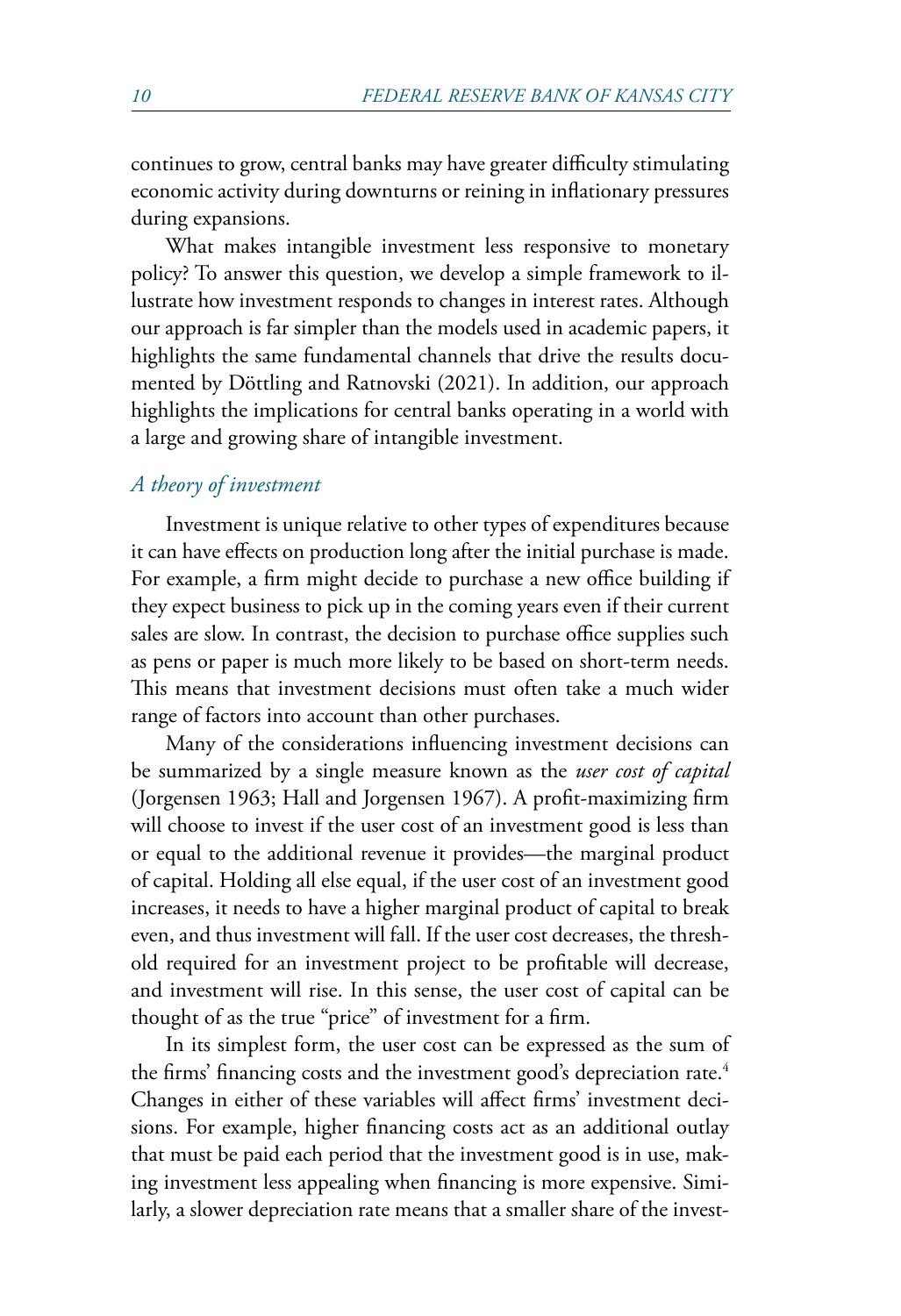ment good breaks down in each period, and thus the good will provide value further in the future. This relationship suggests that investment goods with shorter lifespans need to be either cheaper or more useful.

## *The effects of monetary policy on investment*

Because the central bank conducts monetary policy primarily through changes in interest rates, the degree to which monetary policy will affect a particular investment good will depend on how responsive that investment good's financing costs are to changes in interest rates. If firms rely more on investment goods whose financing costs are less sensitive to interest rates, then changes in monetary policy will have a smaller effect on investment.

To illustrate this relationship, we highlight two extreme examples. First, consider a firm that finances the entirety of its investment with bank debt. The financing cost of debt is simply the interest rate on that debt, so as the central bank raises interest rates, the firm's financing expenses will increase one-for-one. In contrast, consider a second firm that does not have access to bank loans and must instead finance all investment expenditure through its own cash holdings. Changes in interest rates will have a much smaller effect on this firm because it is not borrowing. In reality, most firms rely on a wide range of financing sources and are likely to fall between these two extremes, but these examples highlight why greater reliance on bank debt can make a firm's investment decisions more sensitive to monetary policy.

In contrast to financing costs, which depend on interest rates and can thus be directly affected by monetary policy, depreciation is a fundamental property of an investment good and does not respond to changes in interest rates. However, depreciation rates can still affect the transmission of monetary policy because the *percentage change* in the user cost, rather than its level, is what determines the magnitude of investment responses to changes in the user cost. Just as saving \$1 on a gallon of gasoline will have a far bigger effect on demand than saving \$1 on a house, a reduction in financing costs for an investment good with a high depreciation rate will have a much smaller effect on investment demand than a good with a low depreciation rate.

Table 2 offers several numerical examples of how the user cost of capital determines how interest rates affect investment. For example, if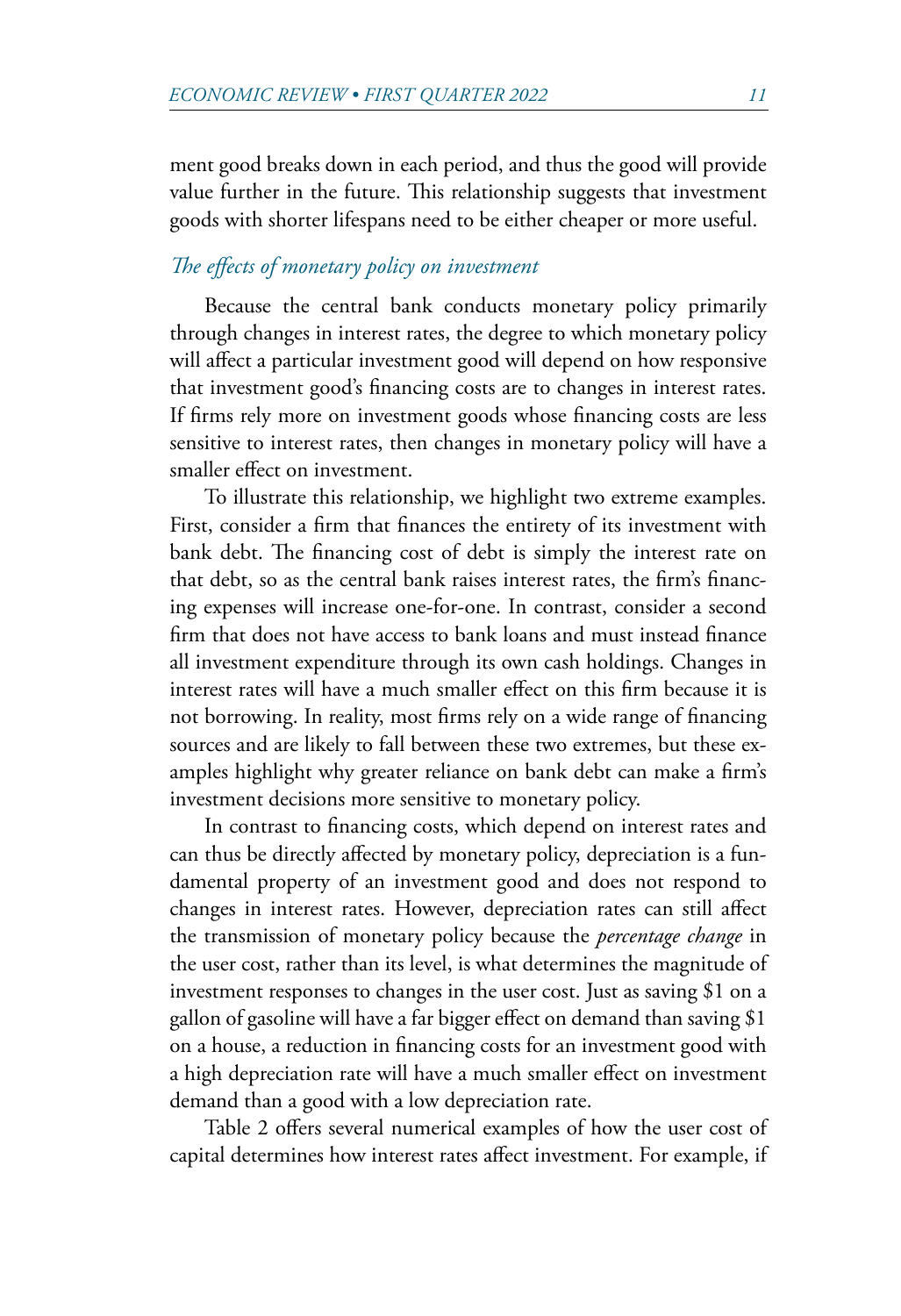| Financing cost<br>(percent) | Depreciation rate<br>(percent) | Total user cost<br>(percent) | Percent change in user cost from a 1 percentage<br>point increase in the interest rate |
|-----------------------------|--------------------------------|------------------------------|----------------------------------------------------------------------------------------|
| r                           | $\delta$                       | $r + \delta$                 | $\frac{1}{r+\delta}$                                                                   |
| 5                           | 3                              | 8                            | $\frac{1}{8}$ =12.5                                                                    |
| 5                           | 10                             | 15                           | $\frac{1}{15}$ = 6.7                                                                   |
| 5                           | 25                             | 30                           | $\frac{1}{30}$ = 0.3                                                                   |

#### *Table 2* Financing and Depreciation Influence How Interest Rates Affect Investment

a firm pays a 5 percent annual interest rate on an investment good that depreciates at a rate of 10 percent per year, then the user cost will be 15 percent. If the interest rate were to increase by 1 percentage point, the new user cost would be 16 percent, which would represent a 6.7 percent increase from its original level. If the depreciation rate increases to 25 percent per year, then the user cost would increase to 30 percent, and the same 1 percentage point increase in the interest rate would only raise the user cost by 0.3 percent.

The user cost of capital, expressed as the sum of an investment's financing costs and its depreciation rate, thus illustrates how monetary policy transmits to investment. Investment is less sensitive to changes in monetary policy if it depends less on bank debt and has higher depreciation rates—two properties of intangible investment.

#### **III. Intangibles and the Transmission of Monetary Policy**

As noted in the previous section, Döttling and Ratnovski (2021) find that intangible investment is between one-third and one-sixth as responsive to monetary policy compared with tangible investment. The authors test several channels and conclude that their empirical findings can primarily be explained by differences in financing costs and depreciation rates. In this section, we incorporate BEA data on intangible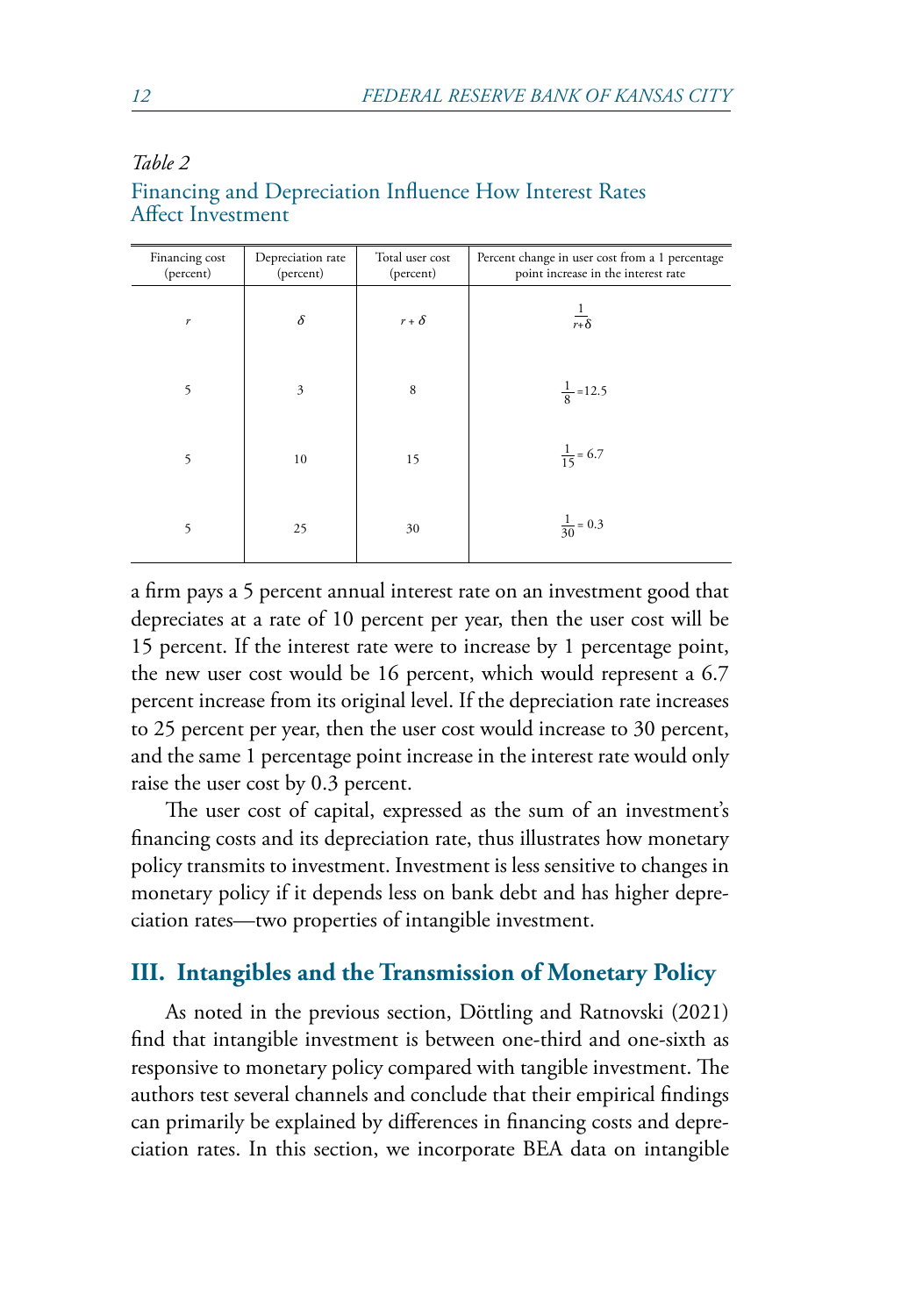<span id="page-8-0"></span>investment into our user cost framework to show where these results come from.

First, we consider financing costs. Researchers have found that intangible investment is less likely to be financed through bank loans and more likely to be financed through firms' cash holdings[.5](#page-11-0) This tendency largely reflects that many bank loans require collateral. If banks know that they can seize an asset in the event the borrower cannot repay the loan, they will be more likely to extend credit. Just as many homeowners are only able to borrow the funds to buy a house by pledging the house as collateral, many firms fund purchases of investment goods through loans that pledge them as collateral.

Intangible investment, unlike equipment or structures, is generally not useful as collateral because it is likely to have a lower resale value. If a manufacturer defaults on the loan collateralized by an office building, the bank knows that it can sell the building to a law firm or technology company because a wide range of industries require offices. In contrast, a custom piece of software written for a manufacturing firm may not be useful to other firms even within the same narrow industry. This specificity can explain why firms are more likely to fund intangible investments through internal cash holdings. Because the financing costs of investments funded through bank loans will be more responsive to changes in interest rates than investments funded through internal cash holdings, this channel can help explain why intangible investment is less responsive to monetary policy.

Another distinguishing feature of intangible investment that affects its sensitivity to monetary policy is its faster depreciation rate. Panel A of Chart 3 shows the BEA's annual depreciation rates for equipment, structures, and intellectual property. Approximately 13 percent of the value of the stock of equipment (green line) depreciates per year, as machines break down or become obsolete over time. This number is even lower for structures (blue line), which depreciate at a rate of about 3 percent per year. In contrast, intangible investment—which does not deteriorate physically, but can lose its usefulness as new and improved software is released or research becomes outdated—currently depreciates at a rate of about 24 percent per year (orange line).

Panel B of Chart 3 shows that the average age of the capital stock of both structures (14 years) and equipment (seven years) are higher than for intellectual property (four years). Because investments with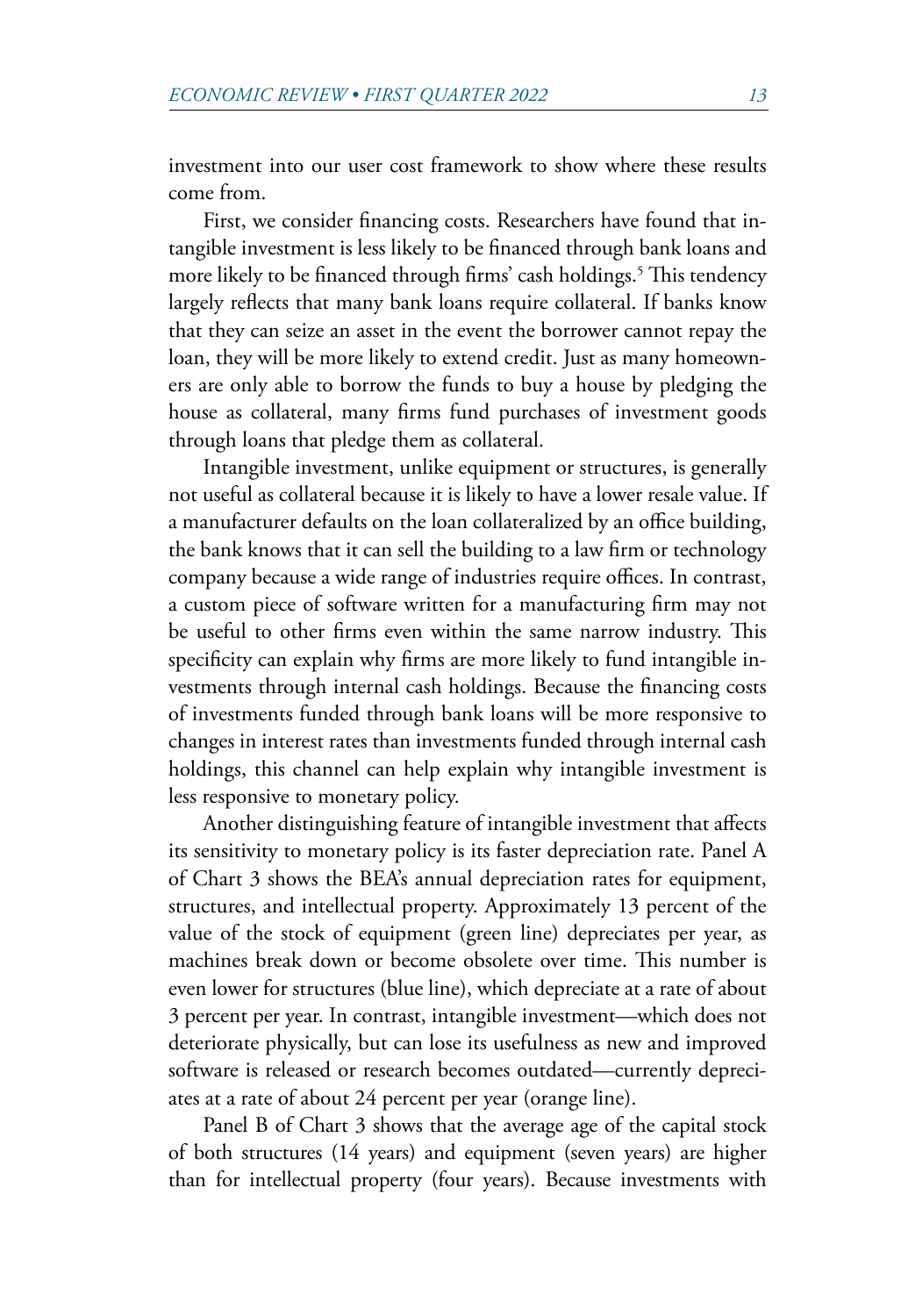

#### *Chart 3*

## Depreciation Rates and Average Age of Investment by Category, 1960–2020



Note: Gray bars indicate NBER-defined recessions. Sources: BEA and NBER.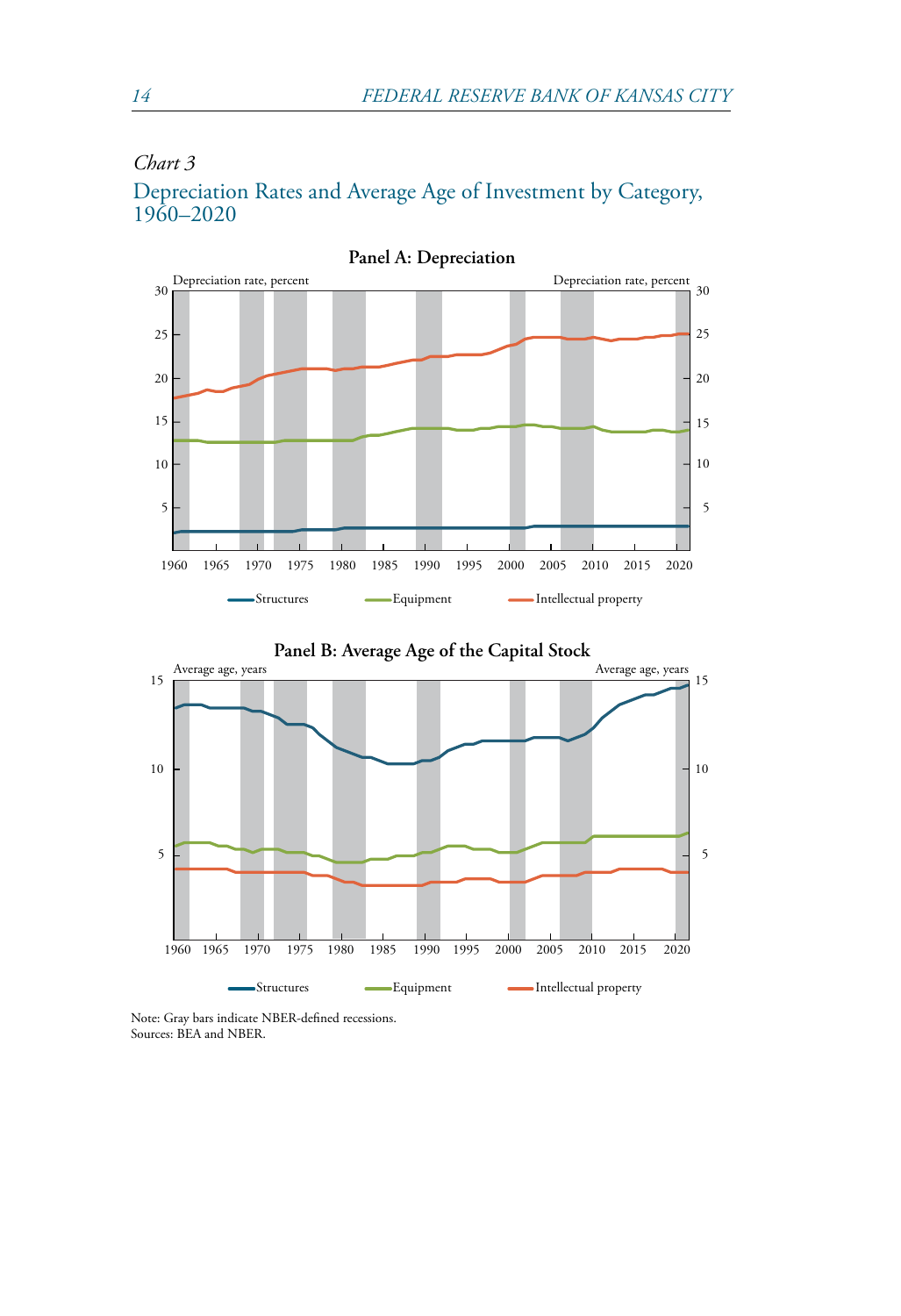shorter lifespans tend to be repaid over shorter periods, the durability of an investment can affect its sensitivity to interest rates. Because the depreciation rate represents the fraction of an investment good that deteriorates each period, investments with shorter lifespans will have higher depreciation rates. As we showed in the previous section, a higher depreciation rate means that changes in interest rates will have a proportionately smaller effect on the user cost, and as a result investment goods with higher depreciation rates will be less sensitive to monetary policy.

#### **Conclusion**

The effect of interest rates on investment activity is one of the primary channels through which monetary policy affects the broader economy. Since 1980, however, the nature of investment has changed significantly, with almost one-third of investment now consisting of intangible products. Researchers have argued that this shift has made the economy less sensitive to monetary policy. We illustrate why the reduced interest rate sensitivity of intangible investment is a natural consequence of its lower reliance on bank financing and higher depreciation rates. Going forward, understanding the unique properties of intangible investment will be crucial for the effective conduct of monetary policy in an increasingly intangible economy.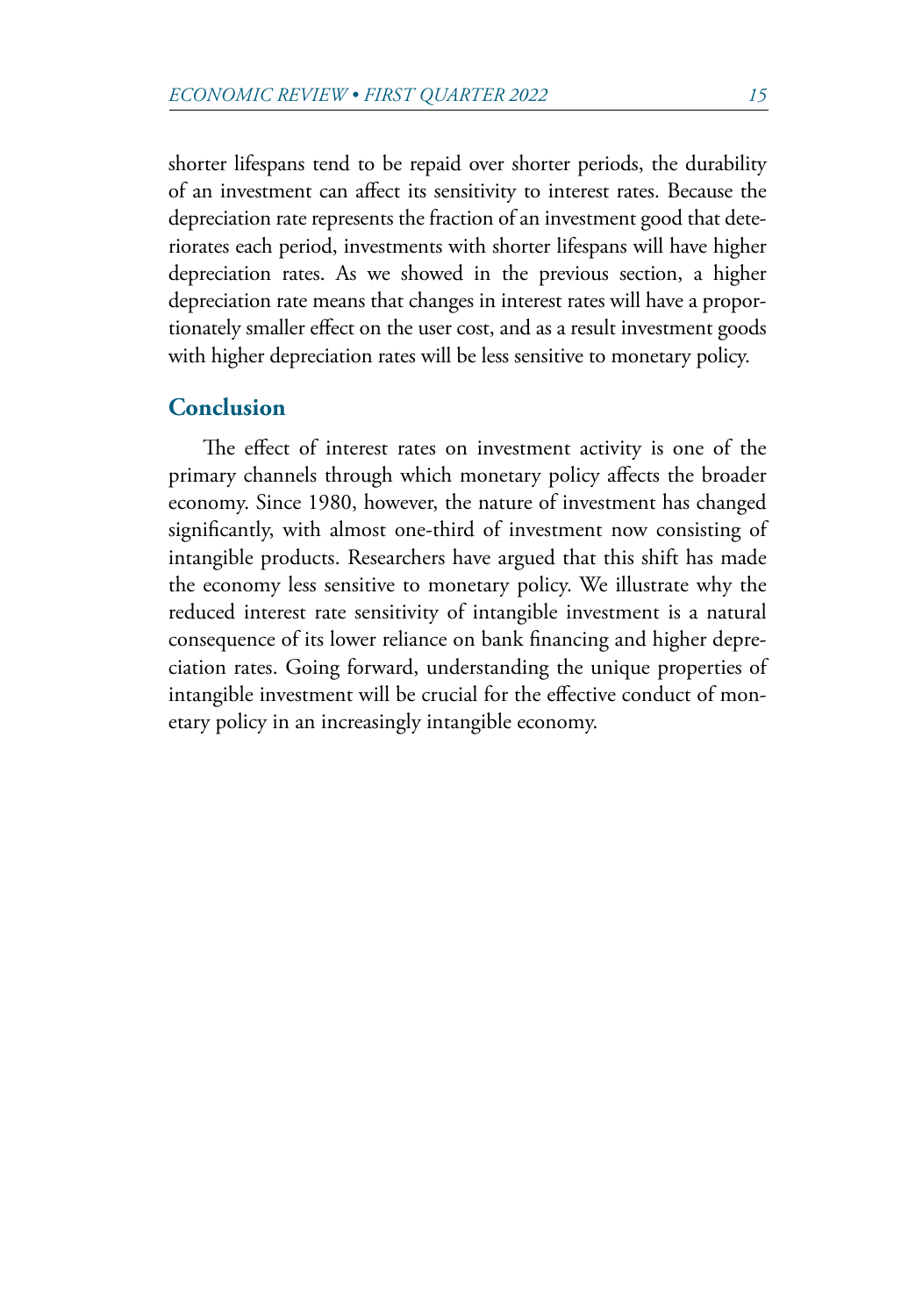#### **Endnotes**

<span id="page-11-0"></span>[1](#page-1-0) The BEA defines total investment as fixed investment plus changes in private inventories, which we do not consider in this paper.

 $2\mathrm{A}$  $2\mathrm{A}$  more general definition of investment could include any expenditure today that increases production in the future. This would cover many other intangible assets such as brand loyalty, marketing, or institutional knowledge. Although our empirical analysis focuses on the narrower definition of intangible investment used by the BEA, in principle all our main findings should also apply to these broader categories.

[3](#page-4-0) Other examples of papers that analyze the implications of intangible investment include Falato and others (2020), Caggese and Perez-Orive (2021), and Crouzet and Eberly (2021).

<sup>[4](#page-5-0)</sup>In general, the user cost is a complicated object that is derived from a model and will thus change depending on the specific model being considered. With perfect liquidity, no adjustment costs, and constant prices for the investment good, the user cost can be expressed as described in the text:  $UC = \delta + r$ , where  $\delta$ is the depreciation rate and *r* is the interest rate. For many more complex models, however, it is not possible to derive closed-form expressions for the user cost.

[5](#page-8-0) Hall and Lerner (2010) analyze empirical patterns in financing arrangements for intangible investment and argue that firms tend to rely on internal funds for these expenditures. More recent work, including Li (2020) and Falato and others (2021), shows that firms that rely more on intangible investment hold more cash and use less debt, making their financing costs less sensitive to changes in interest rates. Hall and Lerner (2010) also argue that small firms, which do not have access to the same levels of internal funds as large firms, are able to offset some of these financial frictions using venture capital but emphasize that it cannot completely close this financing gap. While past work such as Gompers and others (1998) and Romain and van Pottelsberghe (2004) suggests that macroeconomic factors can matter for venture capital markets, very little is known about the ability of monetary policy to influence these markets at the business-cycle frequency.